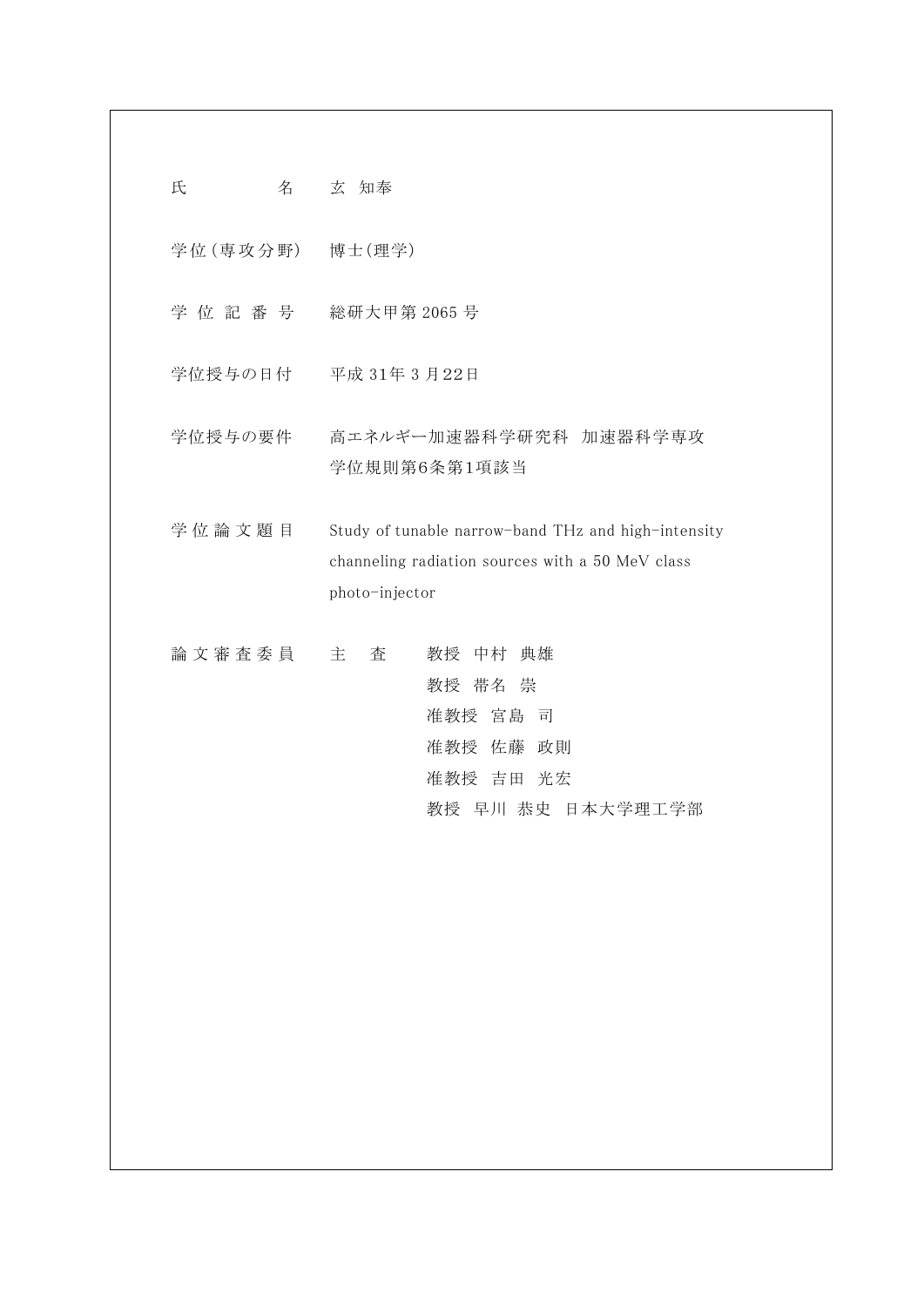## **Summary of Doctoral Thesis**

Name in full: Jibong Hyun

Title: Study of tunable narrow-band THz and high intensity channeling radiation sources with a 50 MeV class photo-injector

This thesis describes the generation of THz radiation and hard X-rays using a 50 MeV class photo-injector. The final goal is to develop a compact, energy tunable, and high intensity THz and hard X-ray sources for applications in many fields. The objectives of this thesis are 1) to propose feasible THz/hard X-ray sources which can generate narrow-band THz waves with a frequency of over 1 THz and quasimonochromatic hard X-rays in an energy range from 50 keV to 110 keV, and 2) to demonstrate that the proposed methods can lead to compact and frequency tunable high intensity THz/hard X-ray sources.

We employed channeling radiation (CR) as a hard X-ray source. Recently, the theoretical model of CR was improved with a model of de-channeling and re-channeling characterized by a free parameter *nf*. This parameter *nf* was determined using data measured at CR experiments in the ELBE facility in Germany. As a result, within 20% error bars, the theoretical CR yields agreed with yields measured at 14, 17, and 30 MeV in the ELBE facility. As one of the final goals, we verified the updated model and improved the CR theory using data measured at ∼50 MeV to resolve the remaining discrepancy between experiments and theory.

In scientific fields, there are demands for THz waves and hard X-ray. However, the development and application of their regions have lagged compared with other wavelength ranges. A while ago, it was difficult to generate and detect THz radiation with a frequency range of from 0.1 THz  $(\lambda=0.3 \text{ mm})$  to 30 THz  $(\lambda=10 \text{ \mu m})$  due to technical difficulties. Recently, THz sources have been proposed and developed, but they cannot be said to be compact high intensity radiation sources with frequency tunability. As for hard X-rays with an energy of over 100 keV, broadband hard X-rays can be generated by bending 8 GeV class electron beams, with quasi-monochromatic hard X-rays generated using an insertion device and monochromators. Therefore, experiments such as high energy fluorescent X-ray spectroscopy need to be performed in a limited number of high energy synchrotron radiation facilities such as national laboratories.

Our method to generate tunable narrow-band THz radiation is the use of a slit-mask and a chicane in an electron linac. We create a micro-bunched beam by combining them and radiate THz waves when the electrons traverse a metallic foil or when passing through a small wiggler. On the other hand, we use CR which can emit quasi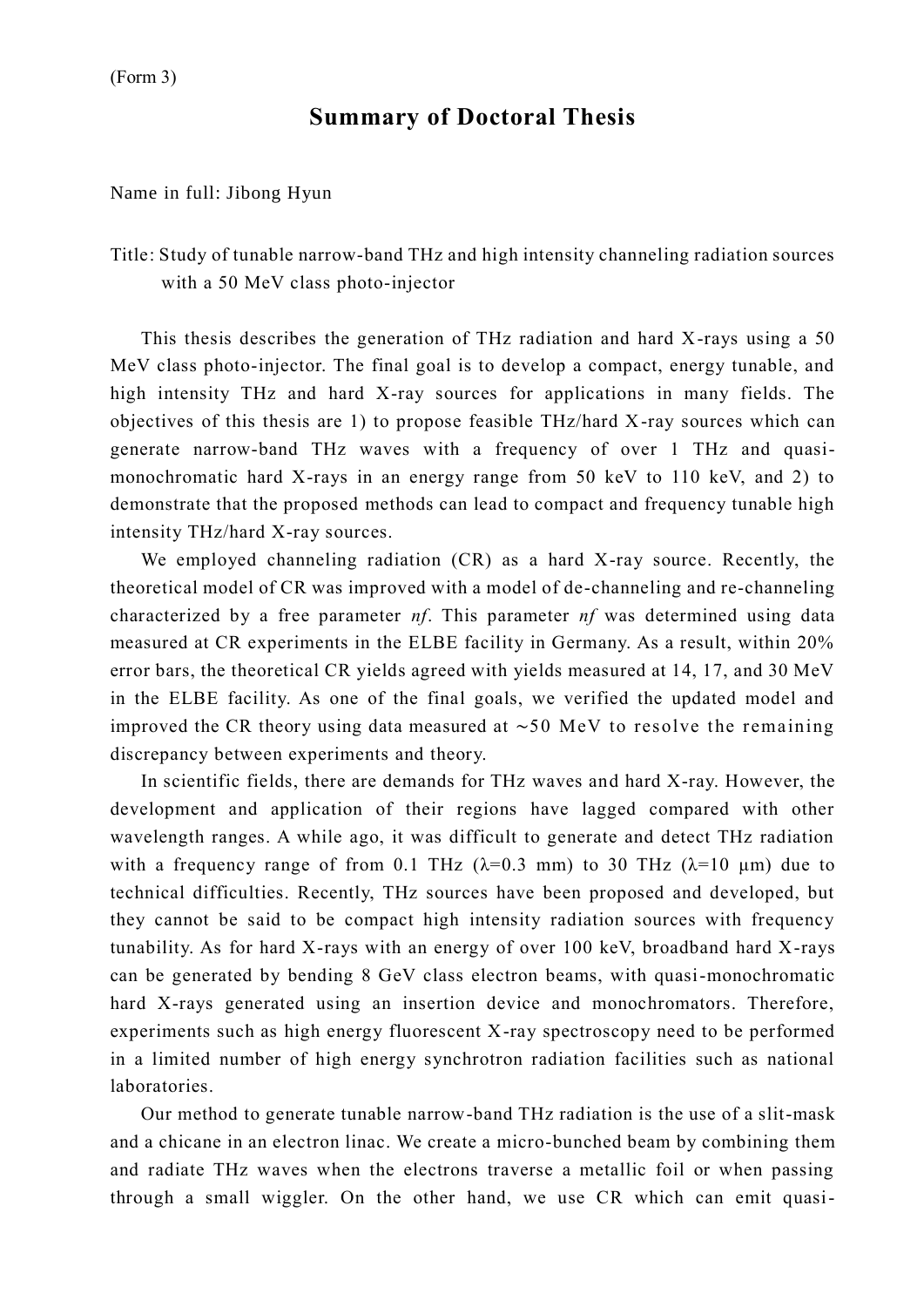monochromatic hard X-rays with a single crystal and an electron beam with an energy of below 100 MeV. These are simple methods, which does not require any insertion device, they just require electron beams with an energy of at most 50 MeV. The footprint of an accelerator facility depends on the electron beam energy. Since electron beams with an energy of 50 MeV can be accelerated at a comparatively smaller facility compared with synchrotron radiation facilities, the proposed methods can be compact THz and hard X-ray sources.

The demonstration experiments on THz and hard X-ray generation were performed with <50 MeV electron beams at the FAST (Fermi Accelerator Science and Technology) facility in Fermilab. The FAST injector consists of a Cs2Te photocathode RF gun surrounded by two solenoid coils (bucking and main coils), two superconducting RF (SRF) TESLA-style 9-cell cavities, quadrupole magnets, a chicane, a vertical bending magnet, and a beam dump. The RF gun is identical to the one developed for the FLASH facility at DESY and can generate low emittance electron beams. All RF cavities (RF gun, two capture cavities) are operated at an RF frequency of 1.3 GHz. The electrons produced at the photocathode have an energy of  $\sim$ 5 MeV with an energy spread of  $\sim$ 0.2% at the exit of the RF gun, and are then accelerated up to a maximum energy of 50 MeV through the SRF cavities. Transverse beam size is controlled with some triplets and a doublet of quadrupoles, and measured using Yttrium aluminum garnet (YAG) screens. For producing a micro-bunched beam, a tungsten slit-mask with slit spacing, widths, and thickness of 950 μm, 50 μm, and 0.5 mm respectively is installed in the middle of the chicane. For the CR experiments, we used instead a diamond crystal installed inside a goniometer, which is placed after the chicane.

Using the slit-mask installed in the chicane and energy chirped beams, we created micro-bunched beams. The advantage of this method is that frequency can be controlled by varying the RF phases in accelerating structures. We showed the theory and the simulations related to the production of micro-bunched beams, for observing the microbunching on a transverse screen with a skew quadrupole magnet, and also presented the expected frequency spectra. As the result of the simulations, we found that narrow-band frequencies with 0.30 THz - 4 THz can be generated for a round beam (emittance ratio  $\epsilon y/\epsilon x = 1$ ). The energy density generated from CTR and a wiggler are about 0.15  $\mu$ J/THz and 100 μJ/THz at the second harmonic frequency ∼0.8 THz. Also, we showed that the intensities at high frequencies were increased when a flat beam with an emittance ratio of  $\epsilon y/\epsilon x = 200$  is used.

Moreover, we performed the demonstration experiments to verify the theory and simulations of the micro-bunched beams. The results of the experiments agreed with the theory and simulations. On the other hand, we could not observe reproducible frequency spectra. By Geant4 simulations, we identified that the cause was bremsstrahlung from the slit-mask and beam pipe. Therefore, for the upcoming THz radiation experiments, we will add radiation shielding and a new THz detector system which consists of a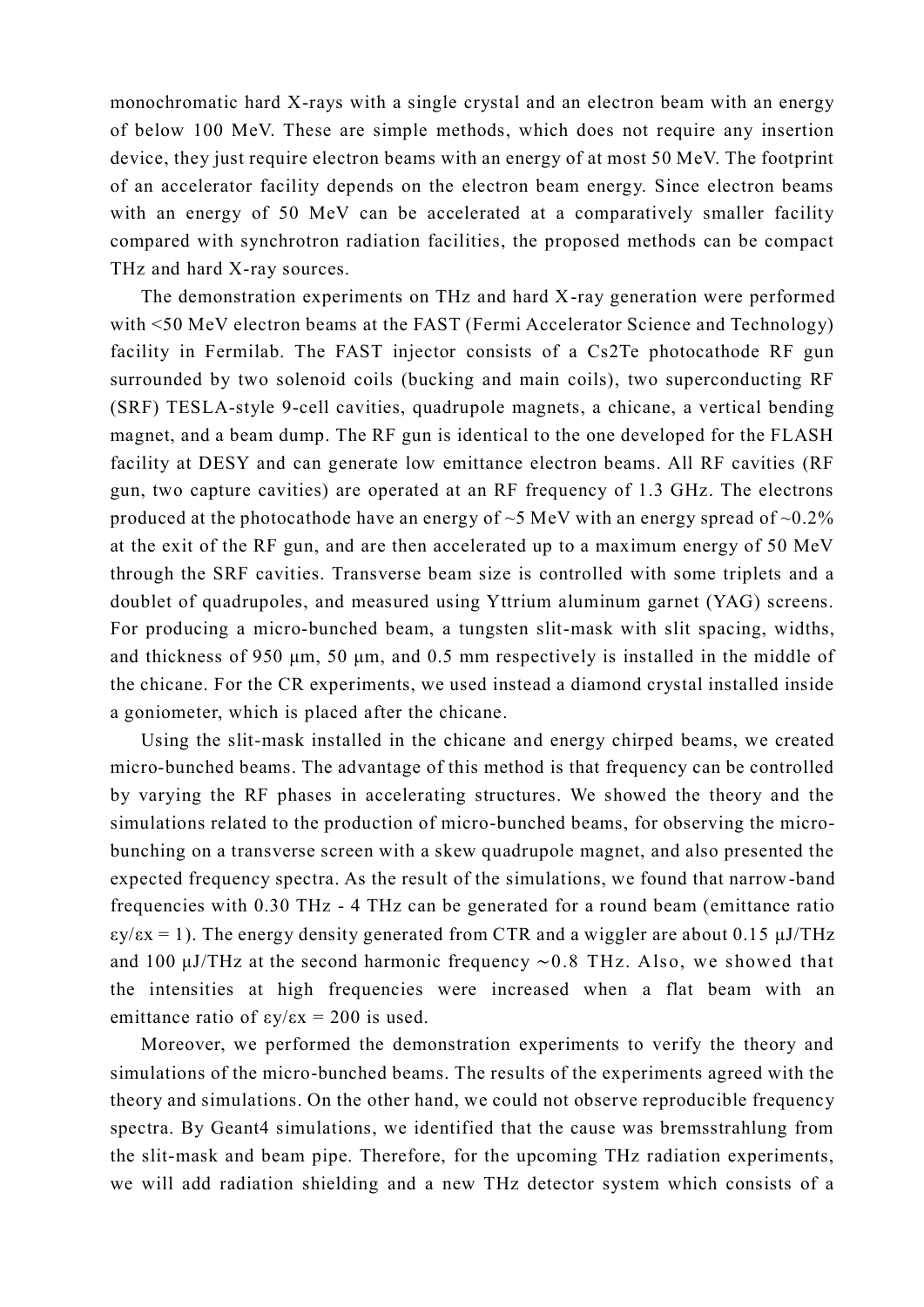Michelson interferometer and a cryogenic bolometer which can sensitively measure THz radiation.

As for hard X-rays, we simulated beam optics to emit both high yields and high brightness CR, and included bremsstrahlung background from a diamond crystal, and the X-ray detector system to avoid pile-up. The expected energies of CR are 50 keV, 68 keV, and 110 keV, which are comparable with the energies emitted at a few GeV class synchrotron radiation source. Also, we showed in simulations that the photon flux of over 10<sup>9</sup> photons/s, which is required to use X-rays for imaging and structural analysis, can be radiated.

We performed the demonstration experiments of CR with 43 MeV electron beams, however, the expected energy spectrum could not be obtained due to pile -up in the detectors. We did simulations with Geant4 and identified that the X-ray detectors measured bremsstrahlung radiated from beam pipe caused by the dark currents and detected the characteristic X-rays of lead from shielding around the detectors emitted from bremsstrahlung. For the next CR experiments, we need more radiation shielding around the detectors and around the chicane or may need to put the detectors at other places.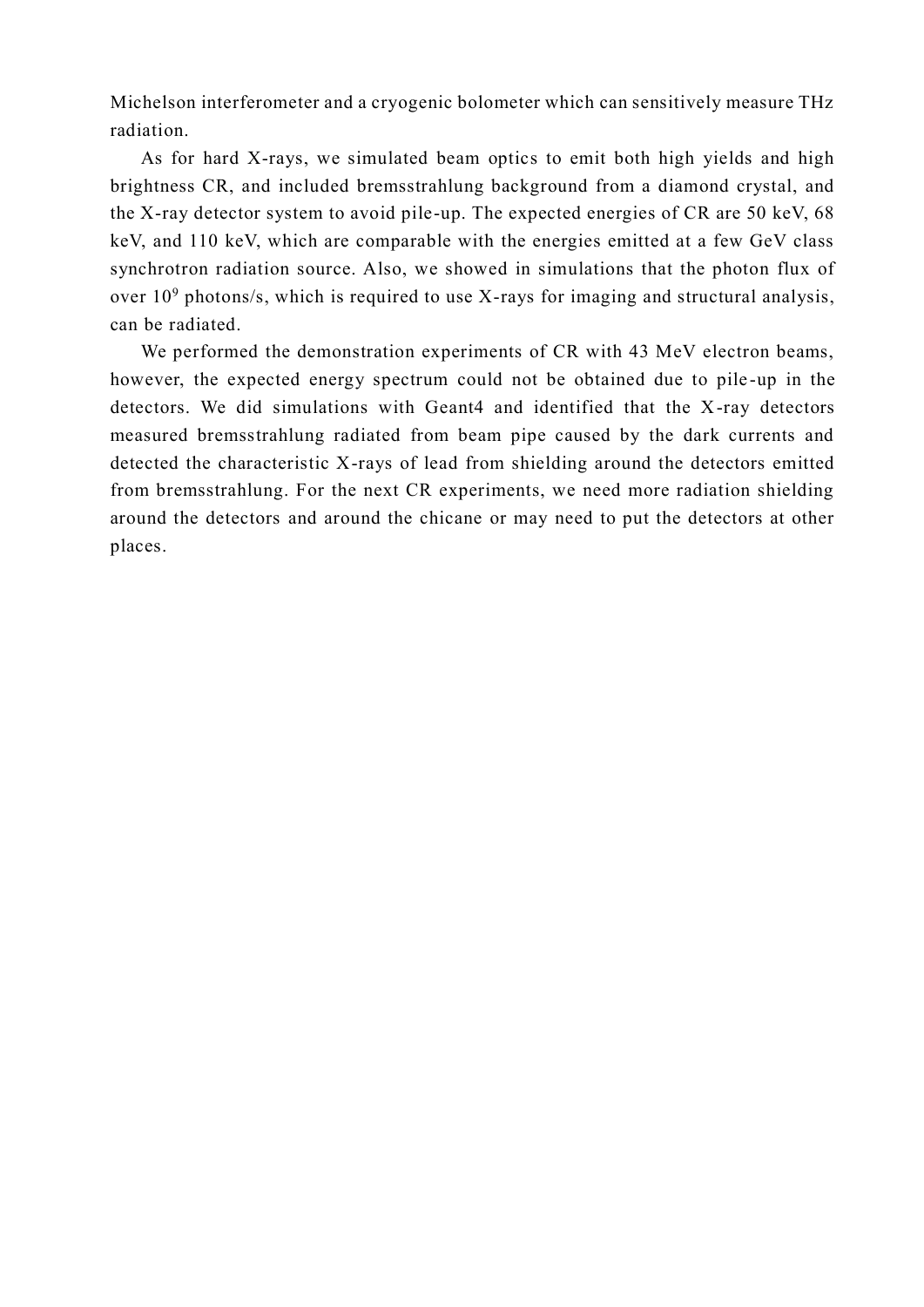。<br>(様式8・別紙)

Results of the doctoral thesis screening

博士論文審査結果

## $R$   $\mathbb{R}$   $\mathbb{Z}$ 玄 知奉

論文顯自 Study of tunable narrow band THz and high intensity channeling radiation sources with a 50 MeV class photo-injector

テラヘルツ光と硬 X線は共に、基礎研究と産業利用の様々な分野で幅広い応用が考えら れるが、その応用の普及・拡大のために高強度で波長可変のコンパクト光源の研究開発は 重要である。玄氏は、米国のフェルミ国立加速器研究所にある50 MeVクラスの入射リニ アックを使ったテラヘルツ光と硬 X 線の 2 つの光源に関する研究開発を行った。使用した 入射リニアックは光陰極 RF 電子銃で電子ビームを発生させて、2つの9セル超伝導加速 空洞でビームを加速する。

研究開発したテラヘルツ光源は、超伝導加速空洞の off-crest 加速によってエネルギーチ ャープを付けた約30 MeVの電子バンチを加速空洞下流に配置された縦・水平方向共に分 散のあるシケイン内のタングステン製スリットマスク (スリット幅:50μm, スリット間隔: 950μm)に通すことでマイクロバンチを生成させて、シケイン通過後にアルミホイルによ るコヒーレント遷移放射 (CTR) で狭帯域のテラヘルツ光を発生させるもので、マイクロ バンチ間隔を RF 位相制御によって変えることで波長可変となる。CTR の代わりに小型ウ ィグラーによるシンクロトロン放射を使うことで格段に強度を上げることも可能である。 玄氏は、この光源における電子ビームのオプティクス設計とシミュレーションを行って、 スリット位置でベータトロン関数を最適化して水平分散によるエネルギー分解能を最小化 するとともに、マイクロバンチ化されたビームの電子分布を求めた。また、マイクロバン チから発生するテラヘルツ光のスペクトルを計算し、0.3·4 THz の波長をカバーできるこ とを示した。スリット通過前のバンチ電荷 1 nC (スリット通過後バンチ電荷 50 pC) の場 合、CTR で発生する 1 バンチあたりのテラヘルツ光の強度は 0.8 THz で約 0.15 μJ/THz で、1.5 m のウィグラーを使うと約 100 μJ/THz になる。さらに、垂直と水平のエミッタ ンス比を1から200に変えて "flat beam"を作り出すことで、スリットでのエネルギー 分解能を上げて高い周波数領域においてテラヘルツ光強度を上げられる可能性があること もシミュレーションによって示した。実験的には、ビーム運転においてスリットマスク直 後に設置したスキュー四極電磁石の励磁によって垂直方向の分散を発生させて、計算から 期待されたマイクロバンチの生成を実際に確かめることに成功した。その他にも、テラへ ルツ光発生実験のためにテラヘルツ検出器や制動放射バックグラウンド除去のための放射 線シールドの検討なども行っている。

一方、硬 X 線光源は、狭帯域で 100 keV までのエネルギー可変の硬 X 線を生成するた めに電子ビームをダイヤモンド結晶に通すことで発生するチャンネリング放射 (CR)を用 いるもので、入射リニアックからの低エミッタンス電子ビームを利用することでX線の輝 度やフラックスを高めることができる。玄氏は、シミュレーションを使ってダイヤモンド